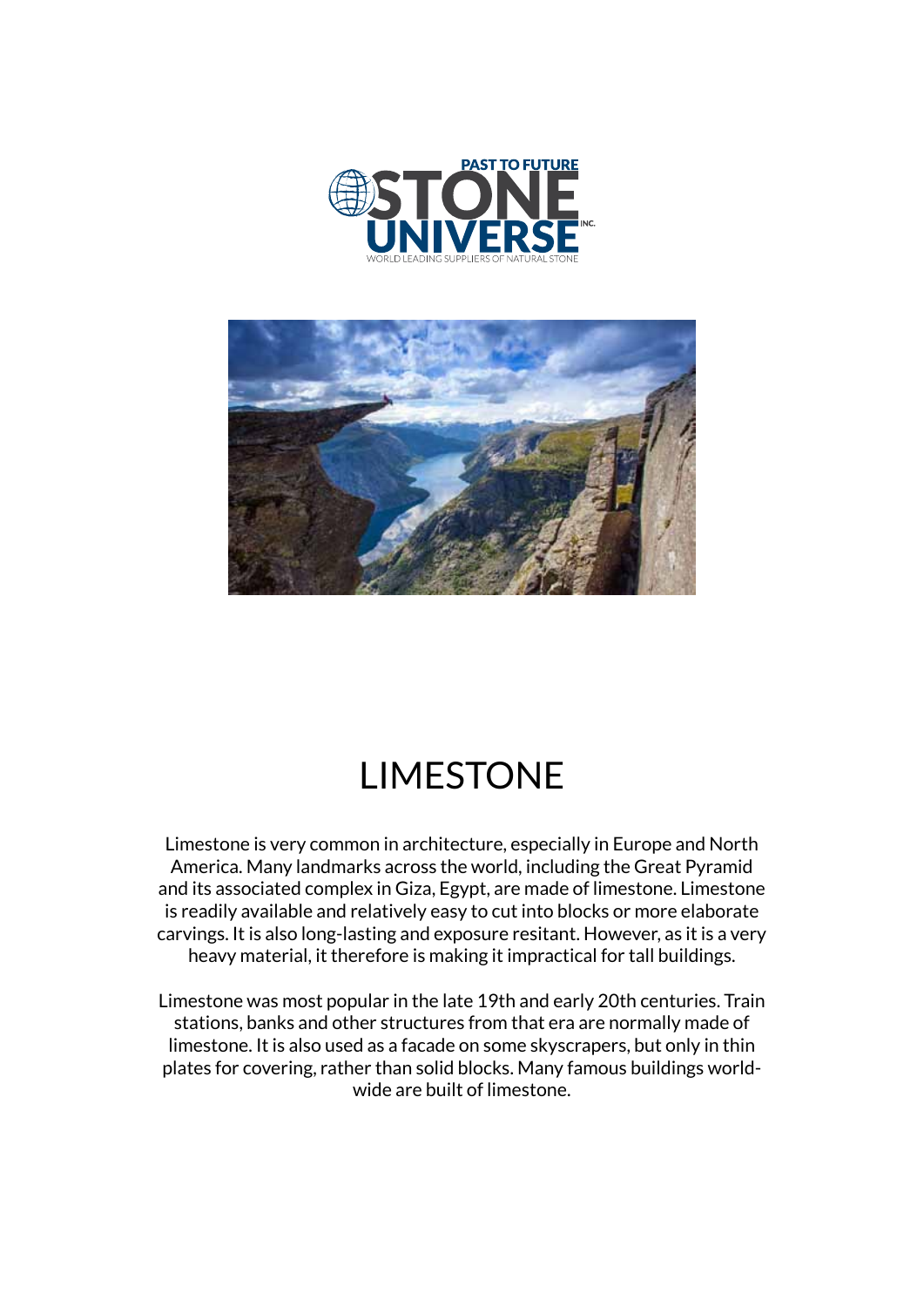| <b>THE WORLD OF</b>                 | Calizia Capri Limestone          | $\overline{\mathbf{D}}$                                      |
|-------------------------------------|----------------------------------|--------------------------------------------------------------|
| <b>LIMESTONE</b>                    | <b>Canarian Cream Limestone</b>  | Damask Gold Dark Limestone                                   |
| $\underline{A}$                     | Cappuccino Limestone             | Damask Gold Flamed<br>Limestone                              |
| Amarelo de Negrais Limestone        |                                  | Damask Gold Limestone                                        |
| Amarelo Valverde Limestone          | Caribbean Blond Limestone        |                                                              |
| Amarillo Fosil Limestone            | Caribbean Cream Limestone        | Deep Blue Limestone                                          |
| Anstrude Limestone                  | <b>Chambroad Limestone</b>       | Donzy Limestone                                              |
| Antacite Limestone                  | Champagne Fiorito Limestone      | Dore Reale Limestone                                         |
| Applestone Limestone                | <b>Chanceaux Limestone</b>       | Dove Grey Limestone                                          |
| Arenisca Albamiel Limestone         | Comblanchien Clair Limestone     | E<br>E                                                       |
| <b>Atlantic Blue B1 Limestone</b>   | Comblanchien Ramage<br>Limestone | Fontane Claire Limestone                                     |
| <b>Atlantic Dark Limestone</b>      | Corton Conquille Limestone       | <b>Fossile Limestone</b><br><b>Fountaine Clare Limestone</b> |
| Azul Lagos Limestone                | Cortone Limestone                | $\underline{\mathsf{G}}$                                     |
|                                     | Cortone Rose Limestone           | Gallo Elena Limestone                                        |
| <b>Azul Real Limestone</b>          | Cortone Uni Limestone            |                                                              |
|                                     | Crema Champagne Limestone        | Gallo Mediterranean<br>Limestone                             |
| $\underline{\mathbf{B}}$            | Crema Cybele Dark Limestone      | Gascogne Blue Limestone                                      |
| <b>Bateig Striped Limestone</b>     | Crema Fatima Limestone           |                                                              |
| <b>Bateing Hammer Limestone</b>     | Crema Gold Limestone             | <b>Gascogne Mix Limestone</b>                                |
|                                     | Crema Orientale Limestone        |                                                              |
| $\underline{\mathsf{C}}$            | <b>Crema Pinar Limestone</b>     | Gris St Jacques Limestone                                    |
| <b>Calario Candeeiros Limestone</b> | Crème Moleanos Limestone         | $\underline{\mathsf{H}}$                                     |
|                                     | Cremo Classic Limestone          |                                                              |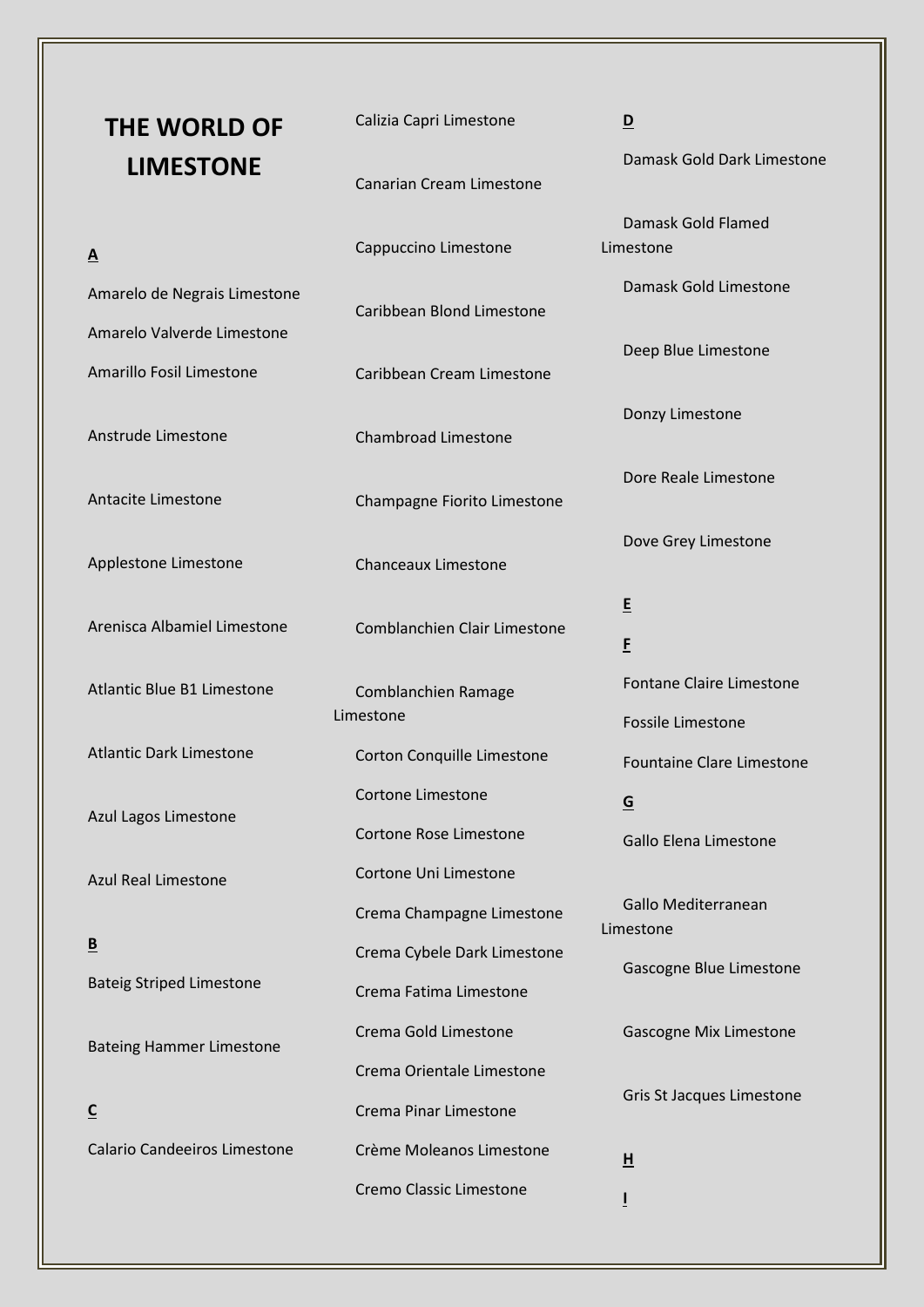Ida Gold Polished Limestone **J** Jana Ivory Limestone Jura Beige German Limestone Jura Beige Limestone Jura Brown Limestone Jura Grey Limestone **K** Kher Polished Limestone Kota Blue Antique Limestone Kota Blue Limestone Kota Blue Natural Limestone Kota Brown Limestone Kota Brown Natural Limestone Kota Brown Polished Limestone Kota Lime Honey Limestone **L** Lagos Blue Limestone Leonardo Limestone Lime Beige Limestone Lime Black Limestone

Lime Green Limestone

Lime Green Natural Limestone

Lime Pink Natutal Limestone

Lioz Dourado Envelhecido Limestone

Lioz Encarnado Limestone

Lioz Pero Inheiro Limestone

Lioz St. Florient Rose Limestone

Lymra Limestone

**M**

Marbela Limestone

Massangis Clair Limestone

Massangis Jaunis Clair Limestone

Massangis Limestone

Mesta Geige Sunta Limestone

Mocca Crema Limestone

Mocca Crème Classico Limestone Mocca Crème Fino Light

Limestone

Mocca Crème Fino Limestone

Mocca Crème Medio Limestone

Mocca Relvinhas Limestone

Mocca Tabaco Grao Grosso Limestone

Moleanos Azul Limestone

Moleanos Limestone

Mont Charmont Limestone

Montbelle Antiqua Limestone

Montmoyen Limestone

Moon Gray Limestone

## **N**

Nesta Grey Sunta Limestone

New Moca Limestone

New Moca Pink Limestone

Nilwala Crema Limestone

Nilwala Yellow al Contro Limestone

Nilwala Yellow a Ley Limestone

**O**

Oro Antico Limestone

**P** Palmyra Stone Limestone

Perlino Limestone